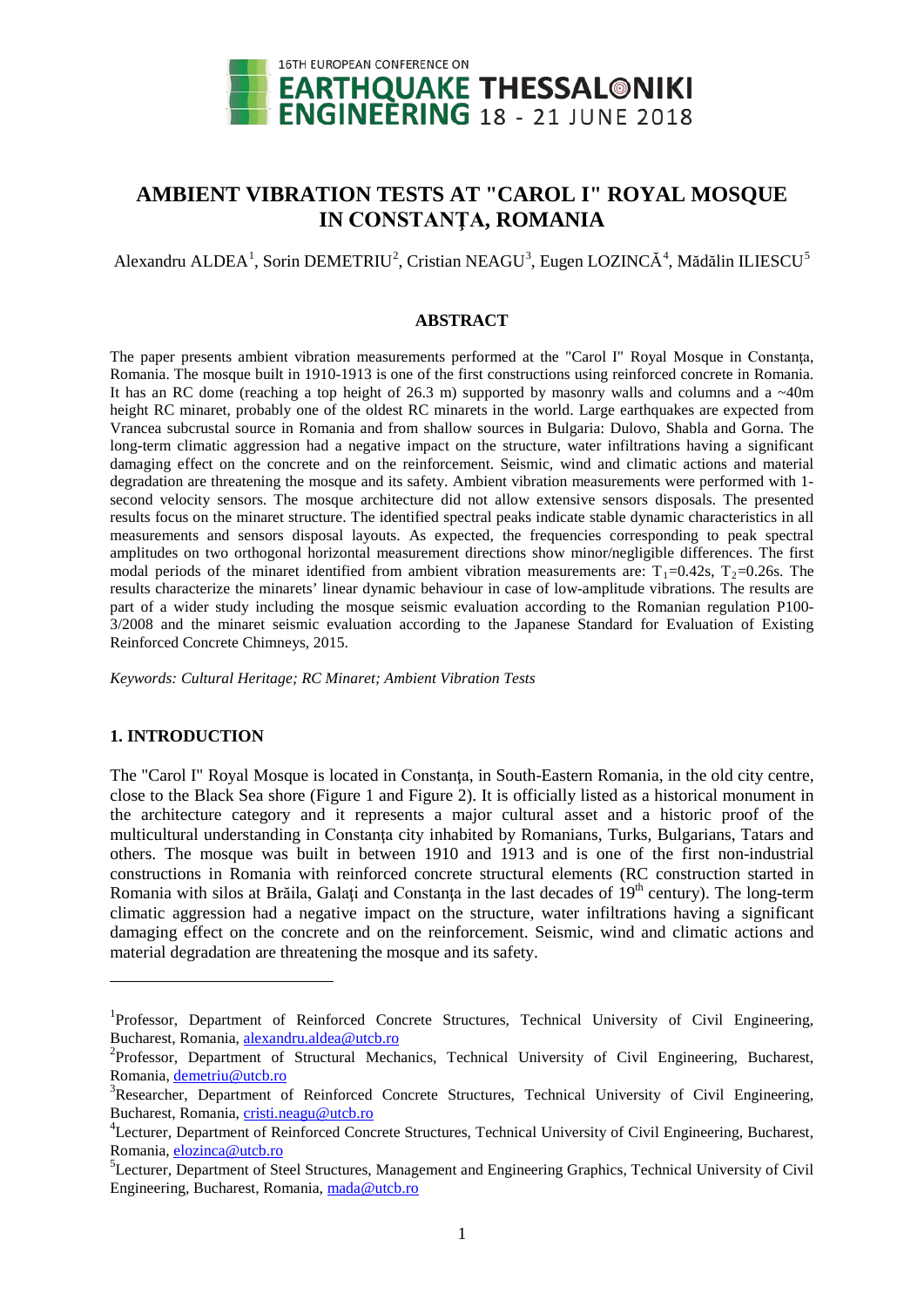

Figure 1. "Carol I" Royal Mosque in old Constanţa city centre (1930's postcard)

The mosque experienced, without significant damage, major and medium size earthquakes originating from the subcrustal Vrancea seismic source in Romania: 1940 ( $M_w$ =7.7), 1977 ( $M_w$ =7.5), 1986  $(M_W=7.2)$ , 1990  $(M_W=6.9$  and 6.4) and 2004  $(M_W=6.0)$ . Modified Mercalli Intensities were estimated (Konrod et al, 2013) in Constanţa as follows: VII in 1940 and 1977, V in 1986, VI and V in 1990 and IV in 2004. The peak ground acceleration was estimated (Pavel et al, 2016) as ~0.1 g in 1940 and 1977. Large earthquakes are potentially expected from Vrancea subcrustal source ( $M_{\text{max}} = 8.1$ ) and from shallow sources in Bulgaria: Dulovo ( $M_{\text{max}} = 7.1$ ), Shabla ( $M_{\text{max}} = 7.8$ ) and Gorna ( $M_{\text{max}} = 7.4$ ).



Figure 2. "Carol I" Royal Mosque in Constanta (2017 photos)

Ambient vibration tests were frequently used in the last decades for identifying structural modal parameters (Quek et al., 1999, Ivanovici et al., 2000, Wenzel and Pichler, 2005, Giraldo et al., 2009, etc.). The method is applied on a wide typology of constructions: buildings, steel towers, bridges, nuclear power plants, dams, etc. It was also used in case of minarets (Doğangün et al., 2008, , Sezen et al., 2008, Bayraktar et al., 2008, Oliveira et al., 2012, Turkeli et al., 2013, Cakti et al., 2013, etc.).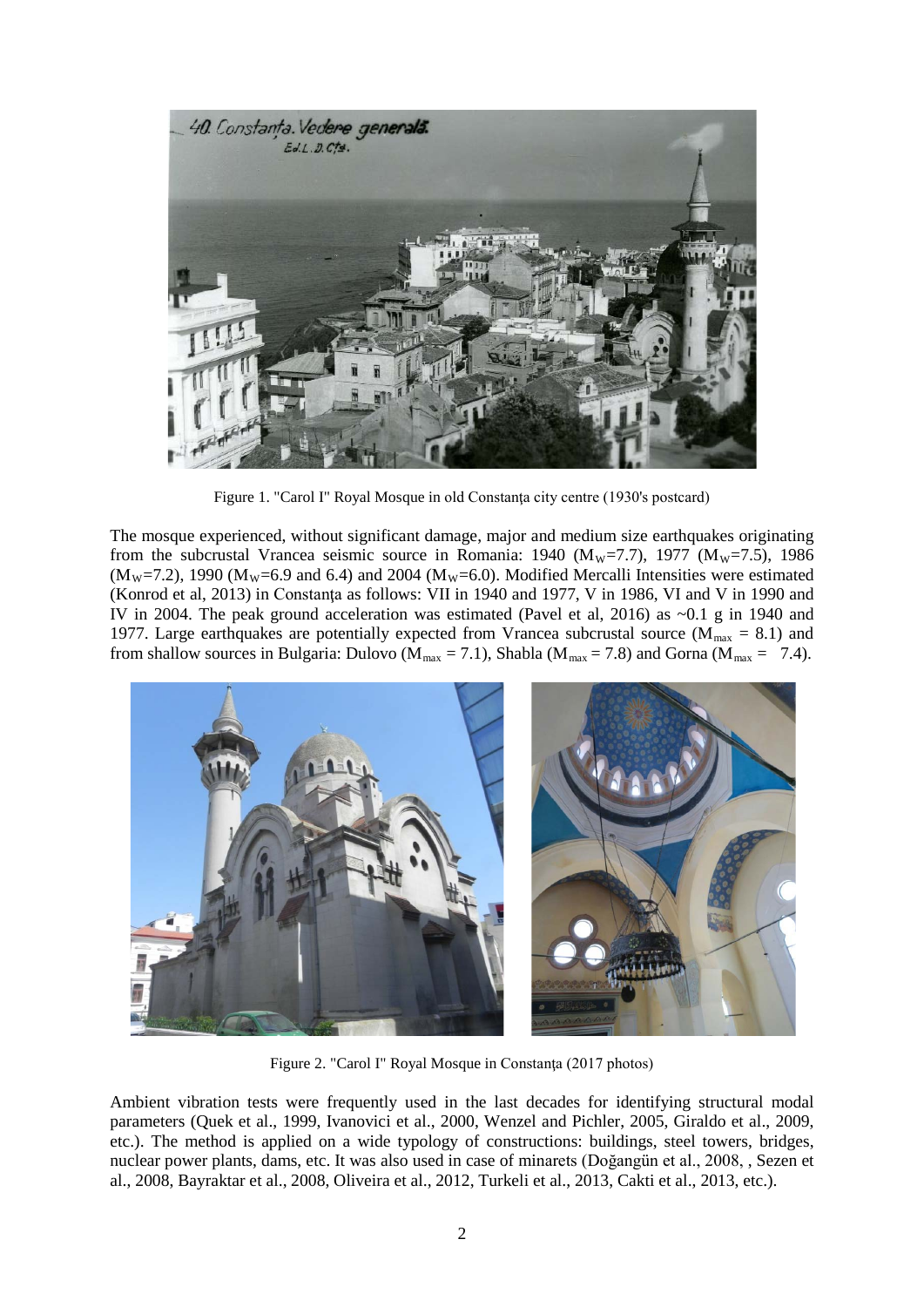# *1.1 "Carol I" Royal Mosque description*

The 200  $m<sup>2</sup>$  mosque's prayer hall (Figure 3) has a reinforced concrete dome (Figure 4) reaching a top height of 26.3 m. The dome is supported by masonry walls and large columns.



Figure 3. Ground floor layout of "Carol I" Royal Mosque in Constanţa



Figure 4. Vertical cross section of "Carol I" Royal Mosque in Constanţa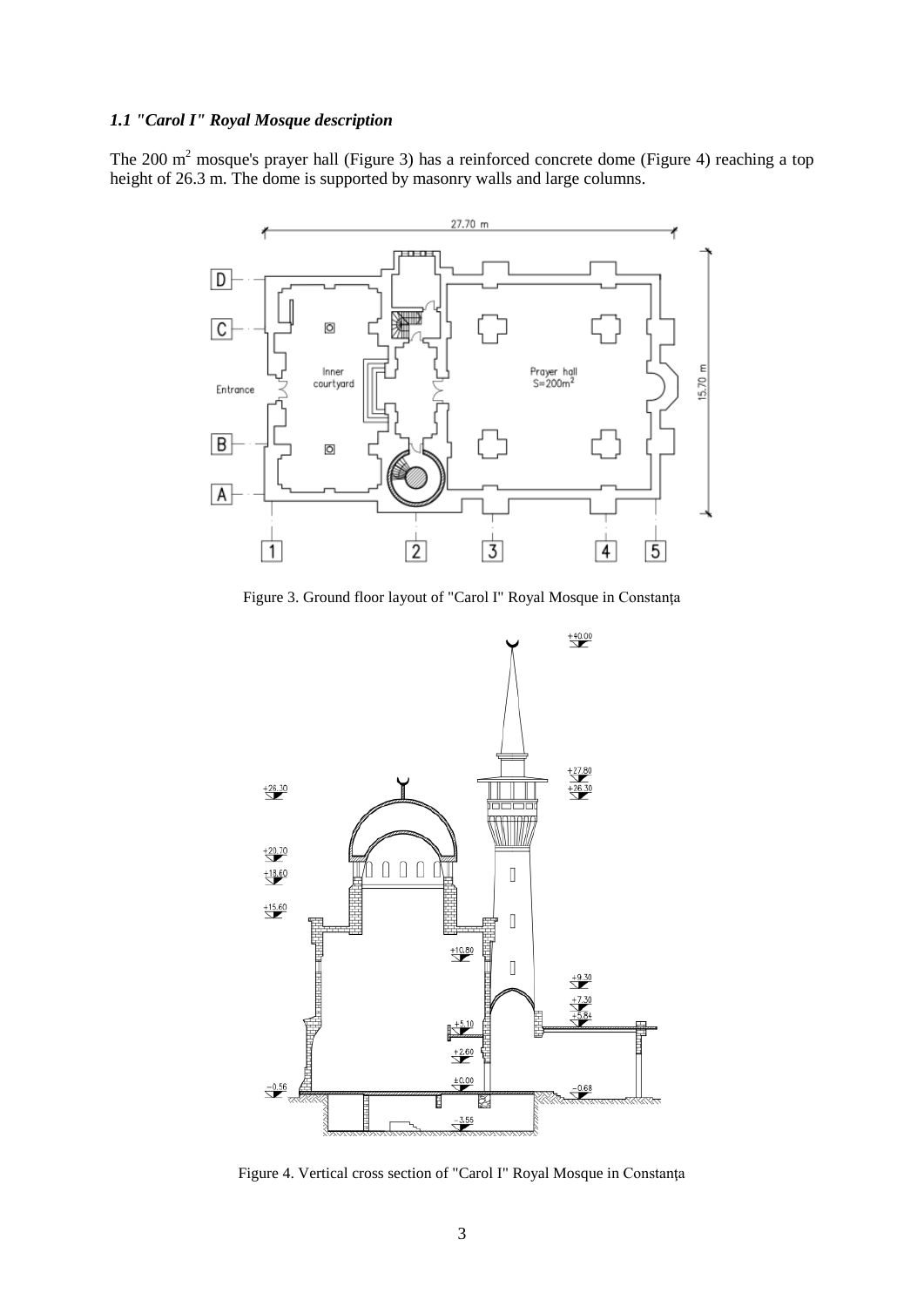The mosque has a ~40m height reinforced concrete minaret, probably one of the oldest RC minarets in the world (Figure 5, left). The minaret has a circular shape, with a diameter of  $\sim$ 4m at the base and  $\sim$ 3 m at the balcony level (at 24.8 m). Inside the minaret there is an internal circular reinforced concrete column having a diameter of 1.75 m at the base and 0.64 m at the platform level (Figure 5, right). The minaret's interior spiral staircase goes up to the balcony level. The reinforced concrete staircase is fixed at both ends in the outer minaret wall and in the inner tube. Investigations performed by Beles (1957) indicated a minaret RC outer wall thickness of 20 cm at the base and 15 cm at the top.



Figure 5. Minaret (left) and minaret cross-sections (right) - "Carol I" Royal Mosque in Constanţa

# **2. AMBIENT VIBRATION MEASUREMENTS AND ANALYSIS**

## *2.1 Equipment*

Ambient vibration measurements were performed as one of the main steps toward the seismic evaluation of the "Carol I" Royal Mosque.

The measurement equipment consisted of a portable 24 bits GEODAS acquisition system and 1 second velocity sensors (with frequency bandwidth 1÷20 Hz) produced by Buttan Service-Tokyo  $\&$ Tokyo Soil Research Co., Ltd, Figure 6.



Figure 6. GEODAS acquisition station for ambient vibration measurements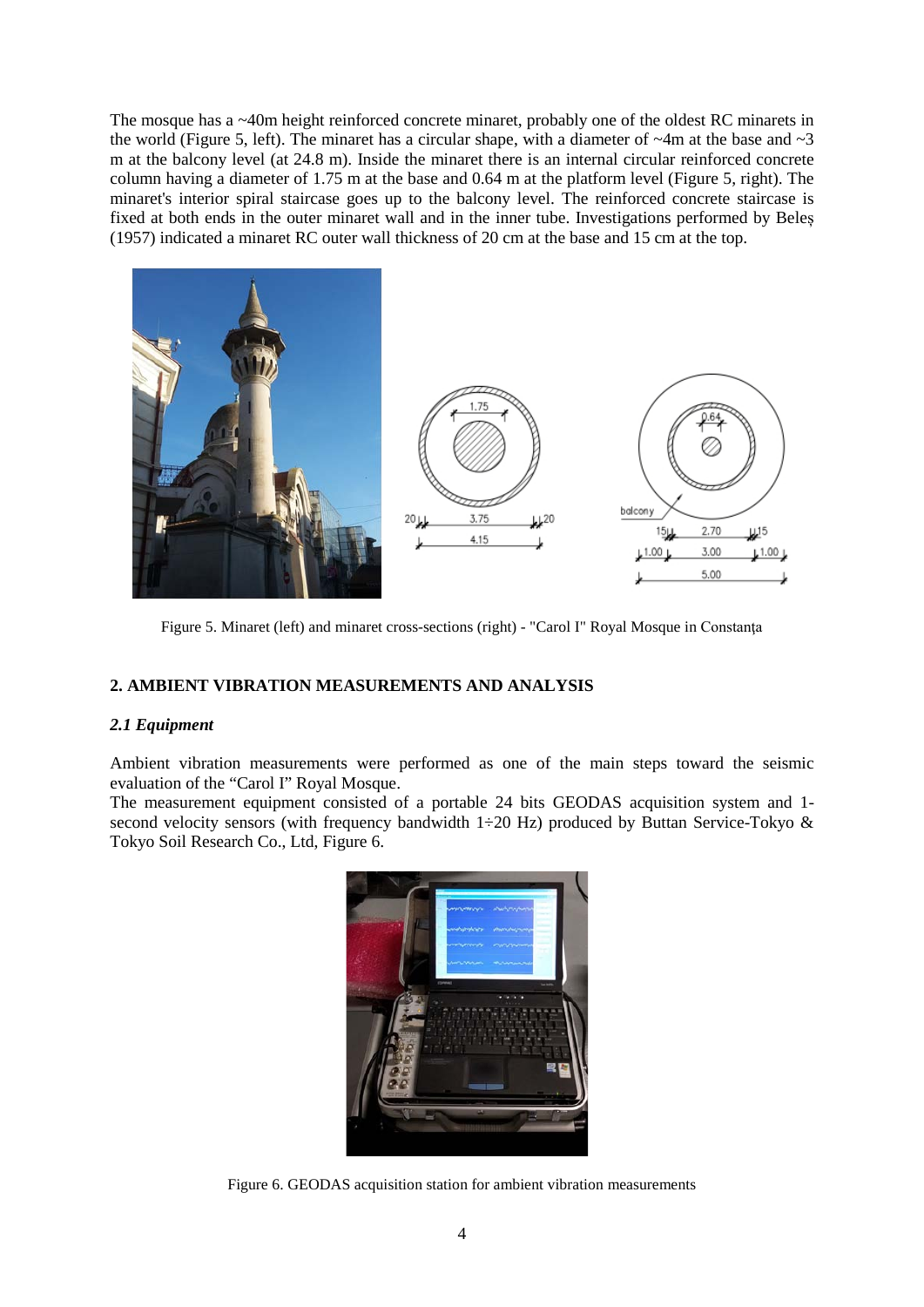The ambient vibration measurements were performed in May 2017 using 3 to 8 velocity sensors simultaneously. Several sensor disposal layouts were considered. For each measurement layout, two samples of 3 minutes were recorded with a 100 Hz sampling frequency. The mosque architecture did not allow extensive sensors disposals. The results presented in this paper focus on the RC minaret structure. Preliminary results were presented in Aldea et al. 2017 and 2018.

The modal frequencies of the minaret are estimated from ambient vibration time-history records through a Fourier spectral analysis and the Eigensystem Realization Algorithm (ERA) method. The frequency domain approach (Fourier spectra) allows a reasonable estimation of modal characteristics (Iiba et al., 2004, Kohler et al., 2005, Aldea et al., 2007, Demetriu et al., 2012). The ERA method formulated by Juang and Pappa (1985) is presented in (Juang, 1994, Juang et all. 2001). Applications for modal identification of structures are given in (Giraldo,2009, Caicedo, 2011, etc.).

#### *2.2 Sensor layouts 1 and 2*

The first two measurement layouts targeted the ambient vibration of the minaret from the base to the balcony level, Figure 7. Pairs of two-sensors were disposed at the basement, mid-height and balcony level and other sensors were placed at intermediate levels. Since the minaret has a circular shape, measurements were made on two orthogonal horizontal directions, and the sensors orientation followed the NS and EW directions. Sensors were located on the RC spiral stair platforms, close to the inner RC tube.



Figure 7. Sensor layouts 1 (left) and 2 (right)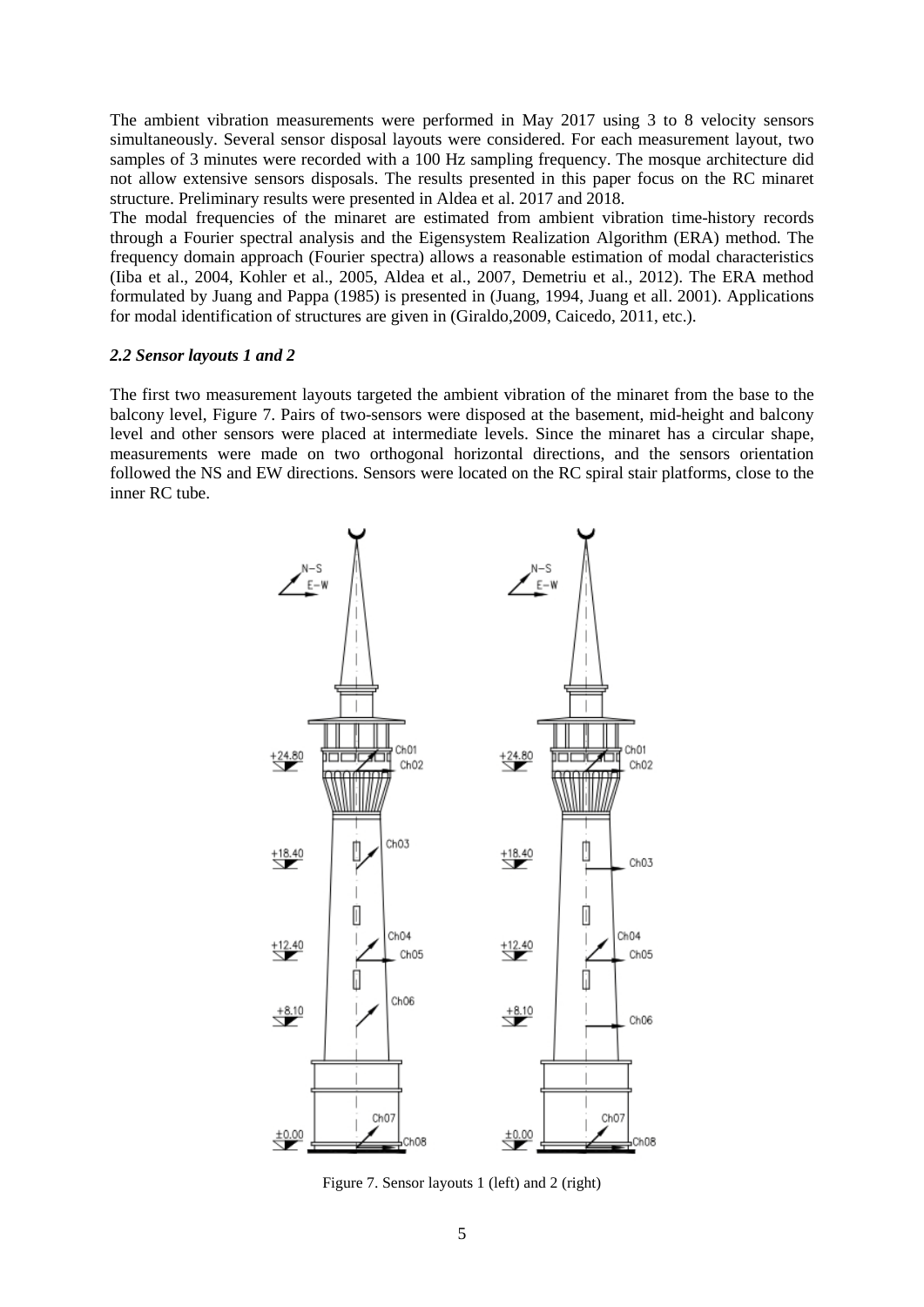In Figures  $8 \div 10$  are presented the Fourier amplitude spectra of the velocity records obtained in Layout 1 and Layout 2, for the two orthogonal directions and for the two time-history samples (m1 and m2).



Figure 8. Layout 1, Fourier Amplitude Spectra for NS and EW directions - measurements 1 (m1) and 2 (m2)



Figure 9. Layout 2, Fourier Amplitude Spectra for NS and EW directions - measurement 1 (m1)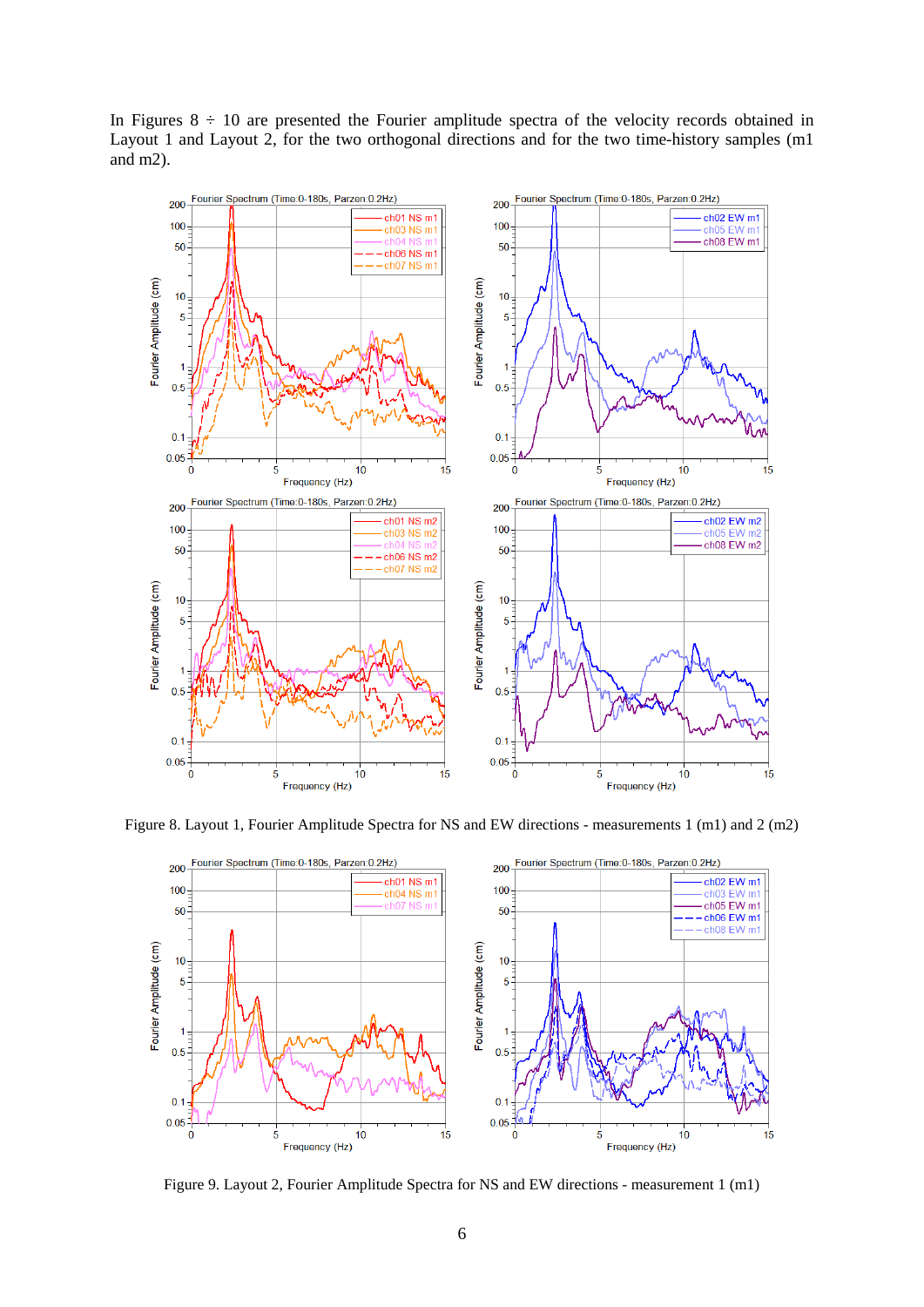

Figure 10. Layout 2, Fourier Amplitude Spectra for NS and EW directions - measurement 2 (m2)

## *2.3 Sensor layout 3*

The 3<sup>rd</sup> measurement layout targeted the ambient vibration of the minaret at the balcony level, Fig. 11 (left), on the same NS and EW directions. Central sensors were located on the top platform of the RC spiral stair, close to the inner RC column, and the outer sensors were located on the RC belt on the balcony, near the outer RC minaret wall (Fig. 11, right). In Fig.12-13 are presented the Fourier amplitude spectra of the records, for the 2 orthogonal directions and for the 2 time-history samples.



Figure 11. Layout 3 sensors disposal (left), photo of sensors during measurements (right)



Figure 12. Layout 3, Fourier Amplitude Spectra for NS and EW directions - measurement 1 (m1)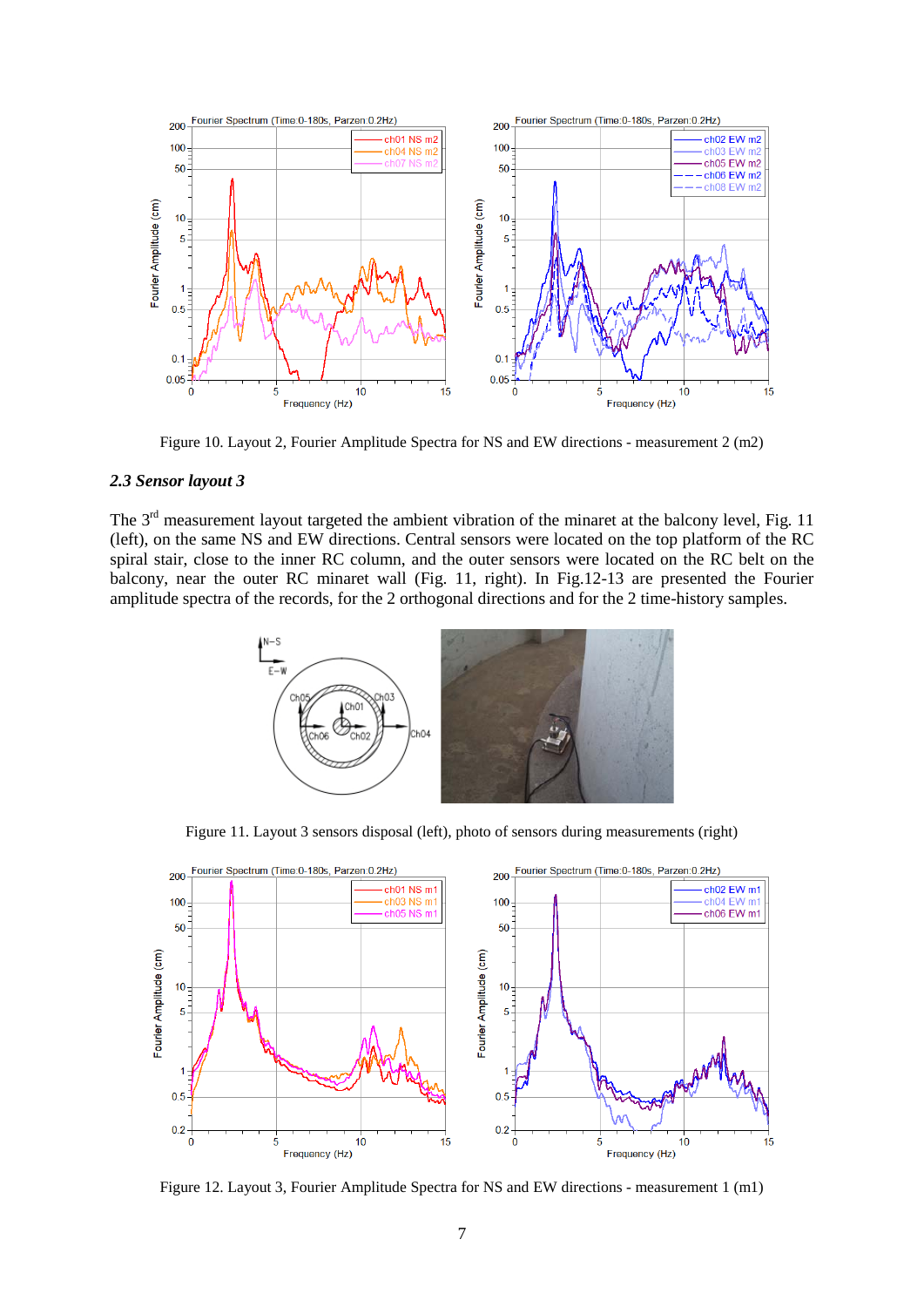

Figure 13. Layout 3, Fourier Amplitude Spectra for NS and EW directions - measurement 2 (m2)

#### *2.4 Sensor layouts 4 and 5*

Two measurement layouts focused on the vibration of the minaret in its lower part, Fig. 14 (left), where the RC structure is embedded in masonry, Fig. 14 (right). Measurements were made on the same NS and EW directions. Sensors were located on the RC spiral stair platforms, close to the inner RC tube. In Fig. 15-16 are presented the Fourier amplitude spectra of the velocity records obtained in Layouts 4 (left) and 5 (right), for the 2 orthogonal directions and for the two time-history samples.



Figure 14. Sensor layouts 4 (left) and 5 (middle), photo of the masonry embedment of the RC minaret (right)



Figure 15. Layout 4 (left) and Layout 5 (right), Fourier Amplitude Spectra for NS and EW directions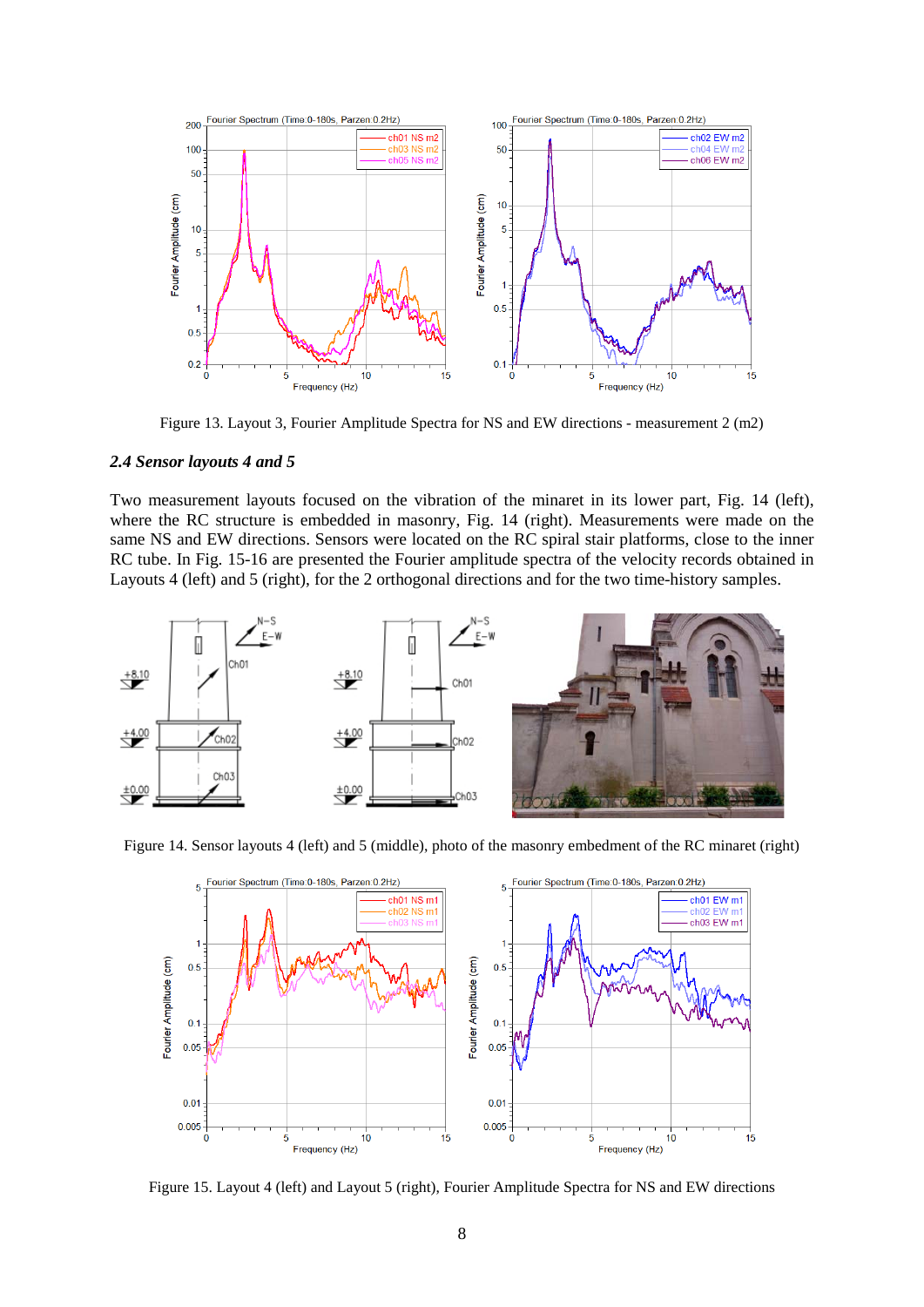

Figure 16. Layout 4 (left) and Layout 5 (right), Fourier Amplitude Spectra for NS and EW directions measurement 2 (m2)

## **3. CONCLUDING REMARKS**

The identified spectral peaks indicate stable modal characteristics in all sensors disposal layouts and measurements. The frequencies corresponding to peak spectral amplitudes on the two orthogonal horizontal measurement directions show quite small differences. In Tables 1÷4 are presented the average values of the first identified modal frequencies, estimated through the two selected methods.

Table 1. Minaret modal frequencies (average values), NS direction, identified from Fourier spectral analysis

| Modal frequencies (average values, Hz) |      | ${\bf f}_2$ |       | Ť4    |
|----------------------------------------|------|-------------|-------|-------|
| Layout 1                               | 2.37 | 3.75        | 10.44 | 12.28 |
| Layout 2                               | 2.38 | 3.81        | 10.37 | 12.39 |
| Layout 3                               | 2.37 | 3.79        | 10.49 | 12.43 |
| Layout 4                               | 2.41 | 3.91        |       | 12.41 |

| Table 2. Minaret modal frequencies (average values), EW direction, identified from Fourier spectral analysis |  |  |  |
|--------------------------------------------------------------------------------------------------------------|--|--|--|
|--------------------------------------------------------------------------------------------------------------|--|--|--|

| Modal frequencies (average values, Hz) | $f_1$ | $\mathbf{I}_2$ | I٩    |       |
|----------------------------------------|-------|----------------|-------|-------|
| Layout 1                               | 2.36  | 3.89           | 10.58 |       |
| Layout 2                               | 2.37  | 3.89           | 10.75 | 12.37 |
| Layout 3                               | 2.39  | 3.72           |       | 12.35 |
| Layout 5                               | 2.38  | 3.95           | 10.62 |       |

Table 3. Minaret modal frequencies (average values), NS direction, identified from ERA method

| Modal frequencies (average values, Hz) |      |      |       |       |
|----------------------------------------|------|------|-------|-------|
| Layout 1                               | 2.41 | 3.89 | 10.73 | 12.33 |
| Layout 2                               | 2.42 | 3.94 | 10.69 | 12.37 |
| Layout 4                               | 2.44 | 4.01 | 10.50 | 12.41 |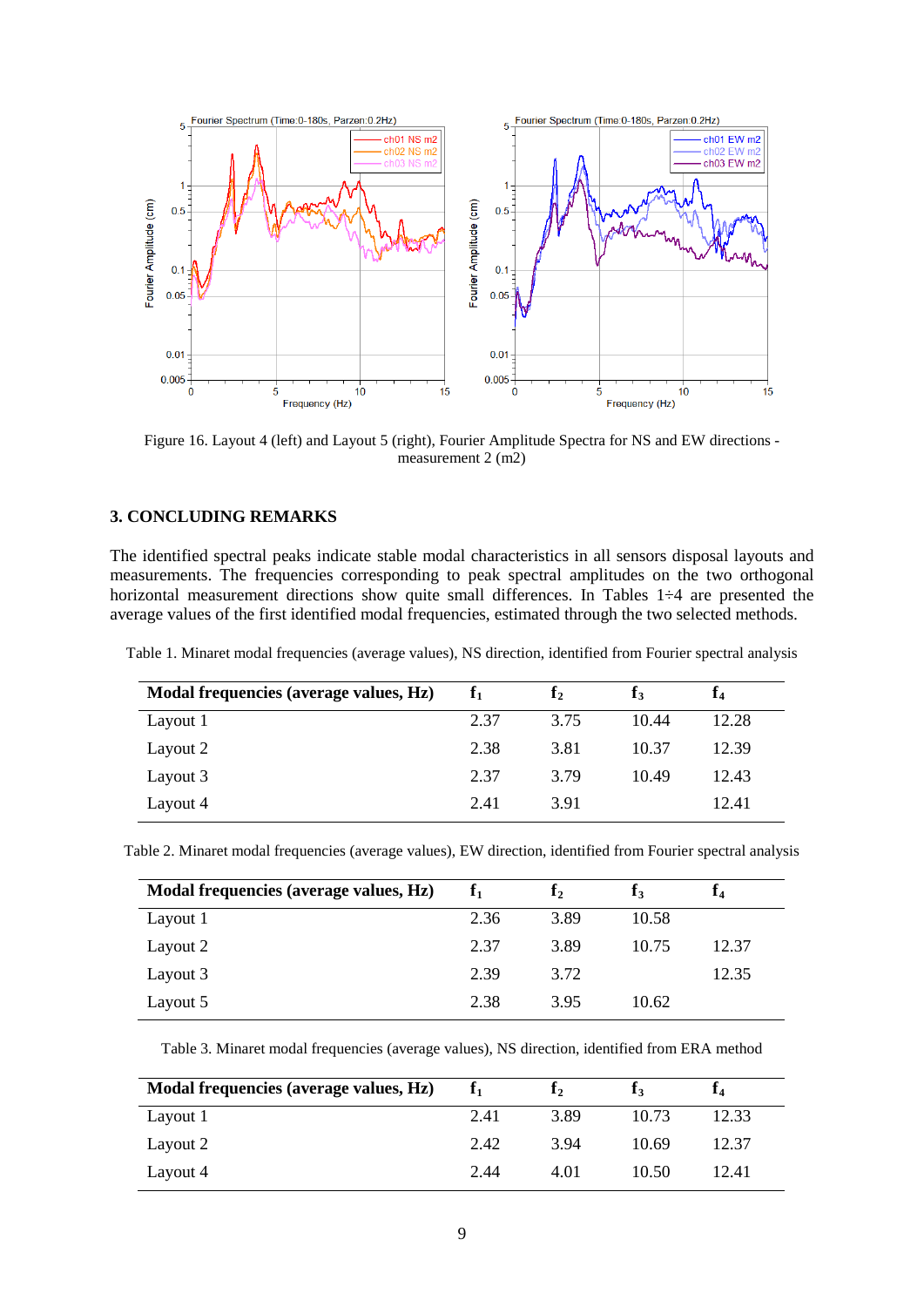| Modal frequencies (average values, Hz) |      | I٠   |       |       |
|----------------------------------------|------|------|-------|-------|
| Layout 1                               | 2.36 | 3.88 | 10.69 |       |
| Layout 2                               | 2.37 | 3.76 | 10.69 | 12.35 |
| Layout 5                               | 2.38 | 4.15 | 10.94 |       |

Table 4. Minaret modal frequencies (average values), EW direction, identified from ERA method

The identified modal frequencies through the spectral analysis and ERA method show relatively small differences in frequency domain, the corresponding modal periods being practically identical:  $T_1=0.42$ s on both directions (spectral analysis) and  $T_1=0.41$ s on NS and 0.42s on EW (ERA method);  $T_2=0.26s$  on both directions (spectral analysis) and  $T_1=0.25s$  on both directions (ERA method);  $T_3$ =0.10s on NS and 0.09s on EW (spectral analysis) and  $T_1$ =0.09s on both directions (ERA method), and T4=0.08s on both directions and with both approaches.

Modal damping ratios were also estimated using ERA method. Average values of damping ratios for first modes are: 1% on NS direction and 1.3% on EW direction.

In case of low-amplitude vibrations, the obtained results characterize the minarets' linear dynamic behaviour.

The present paper results confirm the preliminary results from Aldea et al. 2017 and 2018:  $f_1$ =2.38 Hz  $(T_1=0.42s)$ ,  $f_2=3.80$  Hz  $(T_2=0.26s)$ .

The paper is part of a wider study aiming the mosque seismic evaluation.

A first step toward the seismic evaluation according to the Romanian enforced regulation P100-3/2008 (Aldea et al., 2018) was the assessment of the existing damage state induced by previous earthquakes and/or other actions (index R2). The minaret considered as an independent structure was ranked in the seismic class RsIII (associated to the buildings that after the design level earthquake might suffer some structural damage not affecting the overall structural safety).

The minaret seismic evaluation according to the Japanese Standard Evaluation of Existing Reinforced Concrete Chimneys, 2015 (Lozincă et al., 16 ECEE Proceedings, 2018) indicate that above the level +9.25m (where the minaret is embedded in the masonry structure of the mosque), the shear capacity represents 60% of the required value associated to the seismic conditions in Constanța. Thus, an adequate strengthening method should be applied in order to increase its shear capacity.

## **4. ACKNOWLEDGMENTS**

Kind acknowledgements to the Great Mufti's Office of Muslim Community of Romania, for accepting the study and for providing the necessary support during the vibration measurements.

Japan International Cooperation Agency JICA is acknowledged for the ambient vibration measurement equipment donation.

## **5. REFERENCES**

Aldea, A., Neagu, C., Lozinca, E., Demetriu, S., Bourdim S.M., Turano, S. (2018). Toward the seismic evaluation of "Carol I" Royal Mosque in Constanța , in *Seismic Hazard and Risk Assessment -Updated Overview with Emphasis on Romania*, Vacareanu R. and Ionescu V. Editors, Springer, 12p., under publication.

Aldea, A., Neagu, C., Lozinca, E., Demetriu, S., Bourdim S.M., Turano, S. (2017). Toward the seismic evaluation of "Carol I" Royal Mosque in Constanta – ambient vibration measurements, *Proceedings of the 6th National Conference on Earthquake Engineering & 2nd National Conference on Earthquake Engineering and Seismology*, Conspress Publishing House, 177-184, Bucharest, Romania.

Aldea, A., Demetriu, S., Albota, E., Kashima, T., (2007). Instrumental response of buildings. Studies within JICA Project in Romania, *Proceedings of ISSRR2007 International Symposium on Seismic Risk Reduction, The JICA Technical Cooperation Project in Romania*, 157-170, Bucharest, Romania.